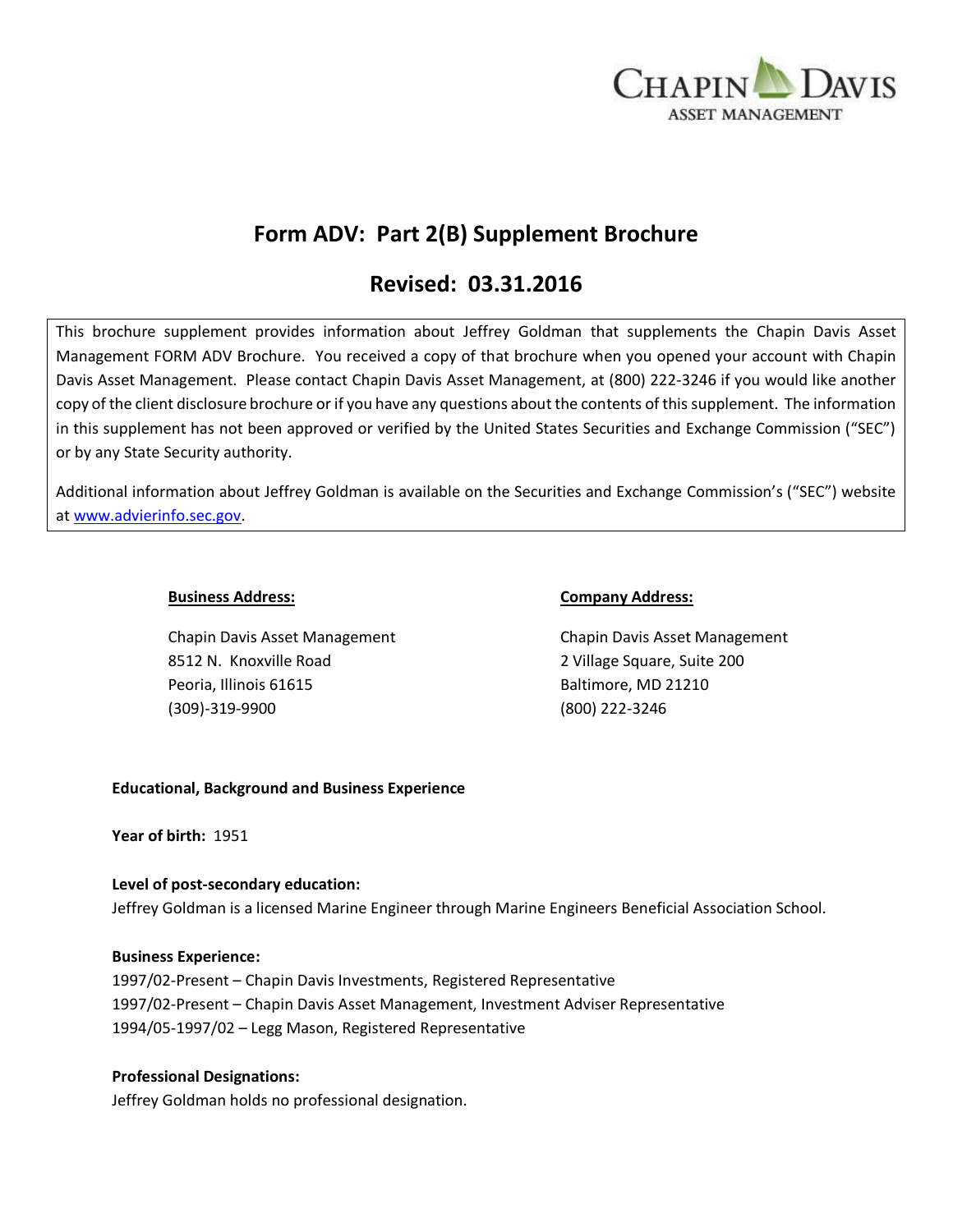#### **Disciplinary Action**

Chapin Davis Asset Management discloses facts regarding any legal or disciplinary events that it deems to be material to a client considering Jeffrey Goldman to act as their Investment Advisor Representative. Chapin Davis Asset Management is not aware of any events applicable to this item. FINRA's Brokercheck® [http://www.brokercheck.finra.org](http://www.brokercheck.finra.org/) may have additional information regarding the disciplinary history of Jeffrey Goldman that is not included in this brochure supplement.

## **Other Business Activities**

In addition to being an Investment Advisor Representative with Chapin Davis Asset Management, Jeffrey Goldman is also a Registered Representative at Chapin Davis Investments, a Broker/Dealer. Jeffrey Goldman spends more than 10% of his time acting in both capacity. As an Investment Advisor Representative and Registered Representative, Jeffrey Goldman can offer clients both advisory programs and services and non-advisory programs. This may present a conflict of interest. However, as an Investment Advisor Representative of Chapin Davis Asset Management, Jeffrey Goldman has a responsibility to make recommendations that are in the best interest of each customer.

## **Additional Compensation**

Product companies (including our affiliates) with which we have agreements work with Chapin Davis Asset Management and our financial advisors to provide education and other support to help distribute their products. These companies may pay for training and education events, seminars or other similar events for employees, financial advisors, clients and prospective clients. They may also reimburse entertainment. A financial advisor may also receive a service fee, expense reimbursement, or other payments from other companies. These service fees, as well as incentive programs and cash and/or noncash compensation, all are strictly regulated by the SEC and Financial Industry Regulatory Authority, as well as Chapin Davis Asset Management internal compliance policies.

Your Financial Advisor may also engage in the sale of insurance products as a licensed agent or broker of Chapin Davis Insurance. In your Financial Advisors' capacity as a registered representative of a broker dealer, or as a licensed insurance agent or broker, your financial advisor will receive brokerage and insurance commissions for these services.

#### **Supervision**

Investment Advisor Representatives' activities are supervised by registered principals in their office of supervisory jurisdiction and individuals therein, including any or all of the following Investment Advisor Representatives' direct registered principals, central supervision personnel who report to the Chief Compliance Officer of Chapin Davis Asset Management.

| Supervisor:          | <b>Stephanie N. Elliott</b> |
|----------------------|-----------------------------|
| Title:               | COO & CCO                   |
| <b>Phone number:</b> | (800) 222-3246              |